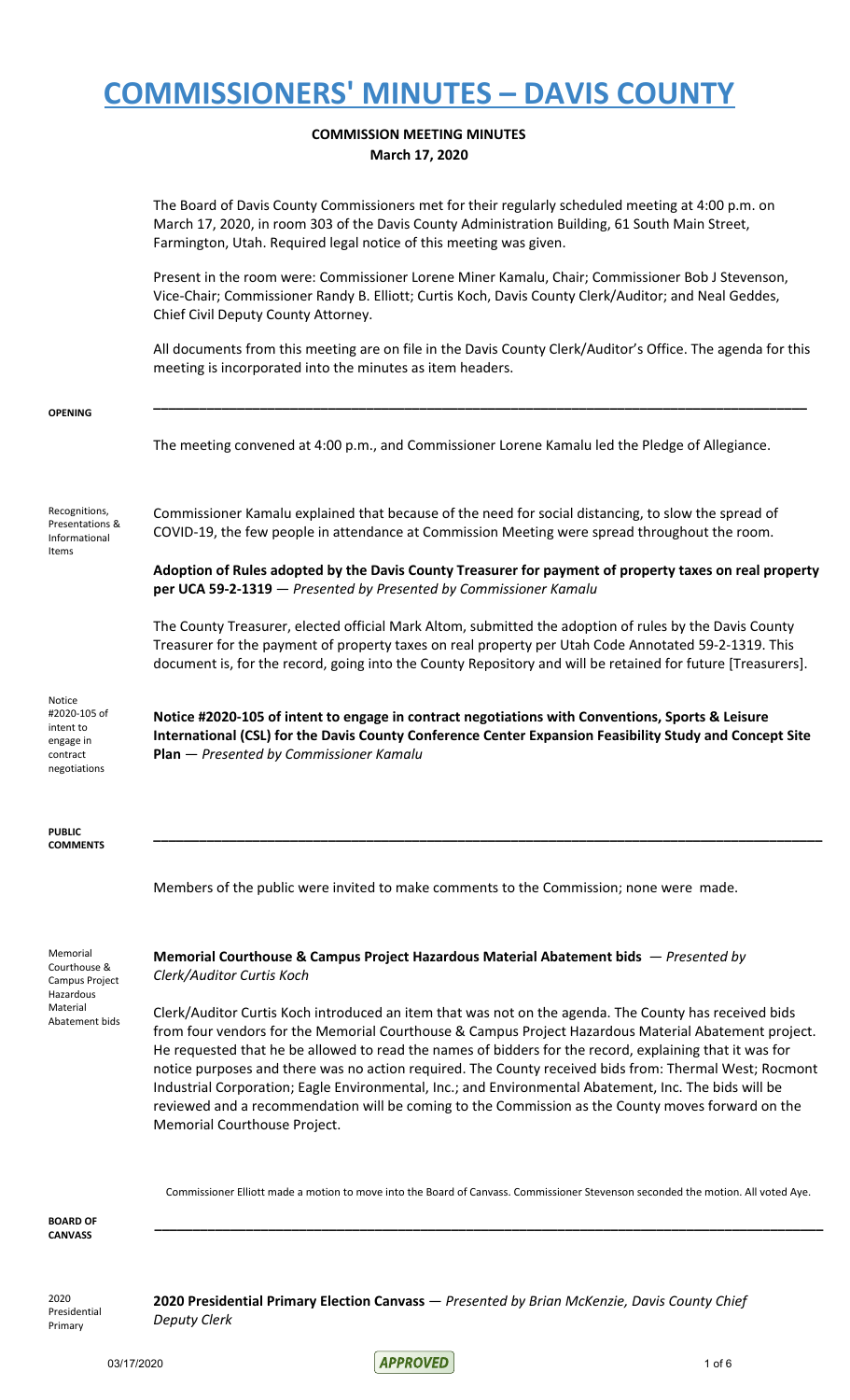Election Canvass

Commissioners were given a packet prepared for the Board of Canvass to review the results of the Presidential Primary Election, which was held on March 3, 2020, in Davis County. Chief Deputy Clerk Brian McKenzie shared highlights from the report. *See Attachment A1-A5.*

In this election, Davis County had 65,984 ballots cast. Since the last time the County had a presidential primary election, in 2008, the number of voters has increased substantially. In the County, in 2008, there were just under 149,000 active registered voters. Today there are just over 171,000. Not only are more people voting but a higher percentage of the people who live in Davis County are voting. In 2008, just over 31 percent participated compared to just over 38 percent participating in this most recent election.

An informational item about the number of ballots rejected was also included as part of the Canvass report. A total of 834 ballots were rejected; 775 of those were by-mail ballots, and 59 were provisional ballots. One of the top reasons ballots are not counted is that signatures don't match. The reason for the largest number of ballots not counted was because they did not arrive in time. State statute requires a ballot to have a postmark on it the day before the election. If it lacks that postmark, or if it is not turned in through one of the other means – like at a polling location on election day – those ballots will be disqualified. Other reasons for ballot rejection include voters not providing adequate identification or proof of residency.

There is a requirement for the County to conduct a post-election audit. Under the Lt. Governor's policy, the County is required to send them a list of batches, which are unique numbers identifying the different groups of ballots that are processed through the County's acceptance facility. They make a random selection of those ballot batches to equal a percentage of ballots that need to be reviewed. Then the County takes the actual ballots and compares those to the electronic count to make sure the system has counted those ballots accurately. The County is also required to do an audit of the envelopes to make sure the signatures that were accepted should have been accepted. The audit took place on March 6; it was open to the public and to watchers, although no one attended. The report came back that the audit was a full success and a complete match with what should have been counted and tabulated. No issues or discrepancies came up at that point.

For the record, the Chief Deputy Clerk read the vote totals of each candidate as listed in the report.

Commissioners asked if there were any issues or if everything worked well with the machines and counting and were informed that it was a great success. There was some uncertainty, leading up to the election, about how many people would show up at the polling locations. It ended up being a great dry run for the County. Additional equipment and personnel were sent to polling locations. There were no lines reported at any Davis County polling locations. The maximum amount anybody had to wait was approximately three minutes during peak evening times.

In response to a question about the transition to voting by mail or turning in mailed ballots at polling places, Commissioners were told that people are taking advantage of the full benefit of receiving ballots in advance to research issues and candidates and make their choices. Some still like holding onto it until election day, and there are a number of people who drop it off at the polling location, so that's a great success. The County's poll workers did a phenomenal job. Kudos also go to the Clerk's staff, to the Auditor's staff, and the Records staff, for pitching in and making sure that it was a successful election.

A question was asked about the expected increase in the number of voters for the November election. The County always sees a large increase leading up to a presidential election and could see anywhere from another 10,000 to 20,000 active registered voters. Many things have been implemented by the Legislature over the last several years that have increased voter registration numbers, including an easier method for registering to vote at the Driver License [Division] and online voter registration. It's unknown if the numbers are still climbing or going to plateau.

A motion was made to approve and accept the 2020 Presidential Primary Election report.

Motion to Approve: Com. Stevenson Seconded: Com. Elliott All voted Aye

Commissioner Elliott moved to reconvene Commission Meeting. Commissioner Stevenson seconded the motion. All voted Aye.

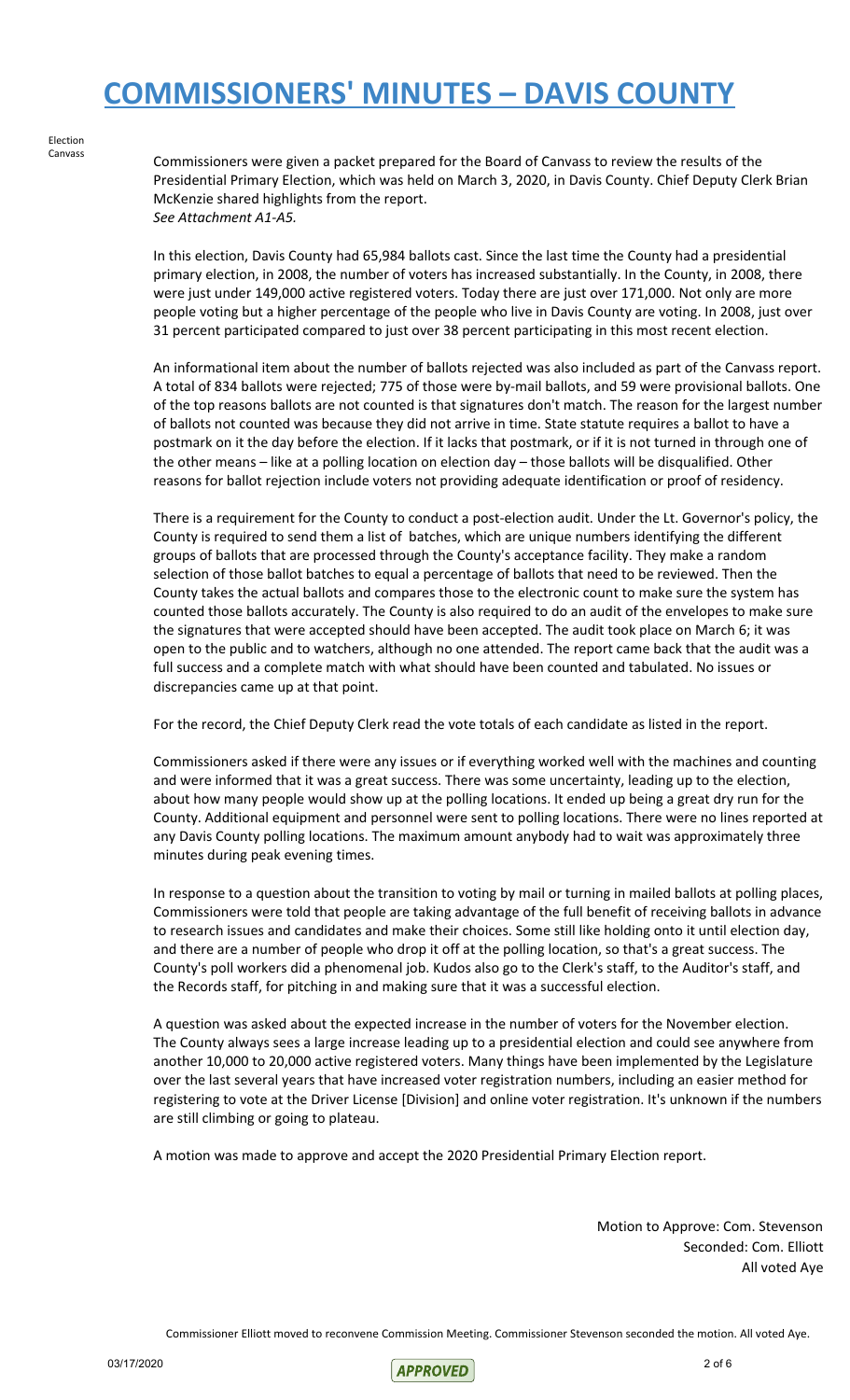Because of the need for social distancing, administrative officers were not in attendance but were asked to be on call if Commissioners had additional questions. Commissioner Kamalu said the Commissioners were prepared to go through all items, presenting on administrative officers' behalf and giving a brief explanation of business and action items.

#### **BUSINESS/ ACTION**

Request #2020-106 for reappointment of Gary Keddington to the Bountiful Irrigation District Board of Trustees

**Request #2020-106 for the reappointment of Gary Keddington to the Bountiful Irrigation District Board of Trustees** — *Presented by Commissioner Kamalu*

**\_\_\_\_\_\_\_\_\_\_\_\_\_\_\_\_\_\_\_\_\_\_\_\_\_\_\_\_\_\_\_\_\_\_\_\_\_\_\_\_\_\_\_\_\_\_\_\_\_\_\_\_\_\_\_\_\_\_\_\_\_\_\_\_\_\_\_\_\_\_\_\_\_\_\_\_\_\_\_\_\_\_\_\_\_\_\_\_**

The term of the appointment is 04/1/2020 to 04/1/2024. There is no financial component involved in the appointment.

> Motion to Approve: Com. Elliott Seconded: Com. Stevenson All voted Aye

Agreement #2020-107 with Davis Park Cafe LLC for food and beverage service at Davis Park Golf Course

**Agreement #2020-107 with Davis Park Cafe LLC for food and beverage service at Davis Park Golf Course** — *Presented by Commissioner Kamalu on behalf of Brad Stone, Golf Professional, Davis Park Golf Course*

The contract period is 04/01/2020 to 12/31/2020. The payable amount is \$7,800.

Motion to Approve: Com. Stevenson Seconded: Com. Elliott All voted Aye

Agreement #2020-108 with Utah State University Extension for rental space for Junior Livestock practice time

**Agreement #2020-108 with Utah State University Extension for rental space for Junior Livestock practice time** — *Presented by Commissioner Kamalu on behalf of Dave Hansen, Davis County Legacy Events Center Director*

An agreement with Utah State University Extension, located in Kaysville, was presented. The agreement is for Junior Livestock practice time. The contract period is 03/18/2020 to 08/18/2020. Fees are an in-kind trade between USU Extension and Davis County as shown in Agreement #2019-026-B.

> Motion to Approve: Com. Elliott Seconded: Com. Stevenson All voted Aye

Agreement #2020-109 with Utah State University Extension for use of exhibit buildings for Utah State University Water Fair

**Agreement #2020-109 with Utah State University Extension for use of exhibit buildings for Utah State University Water Fair** — *Presented by Commissioner Kamalu on behalf of Dave Hansen, Davis County Legacy Events Center Director*

The contract period is 04/07/2020 to 04/08/2020. Fees are an in-kind trade between USU Extension and Davis County as shown in Agreement #2019-026-B.

> Motion to Approve: Com. Stevenson Seconded: Com. Elliott All voted Aye

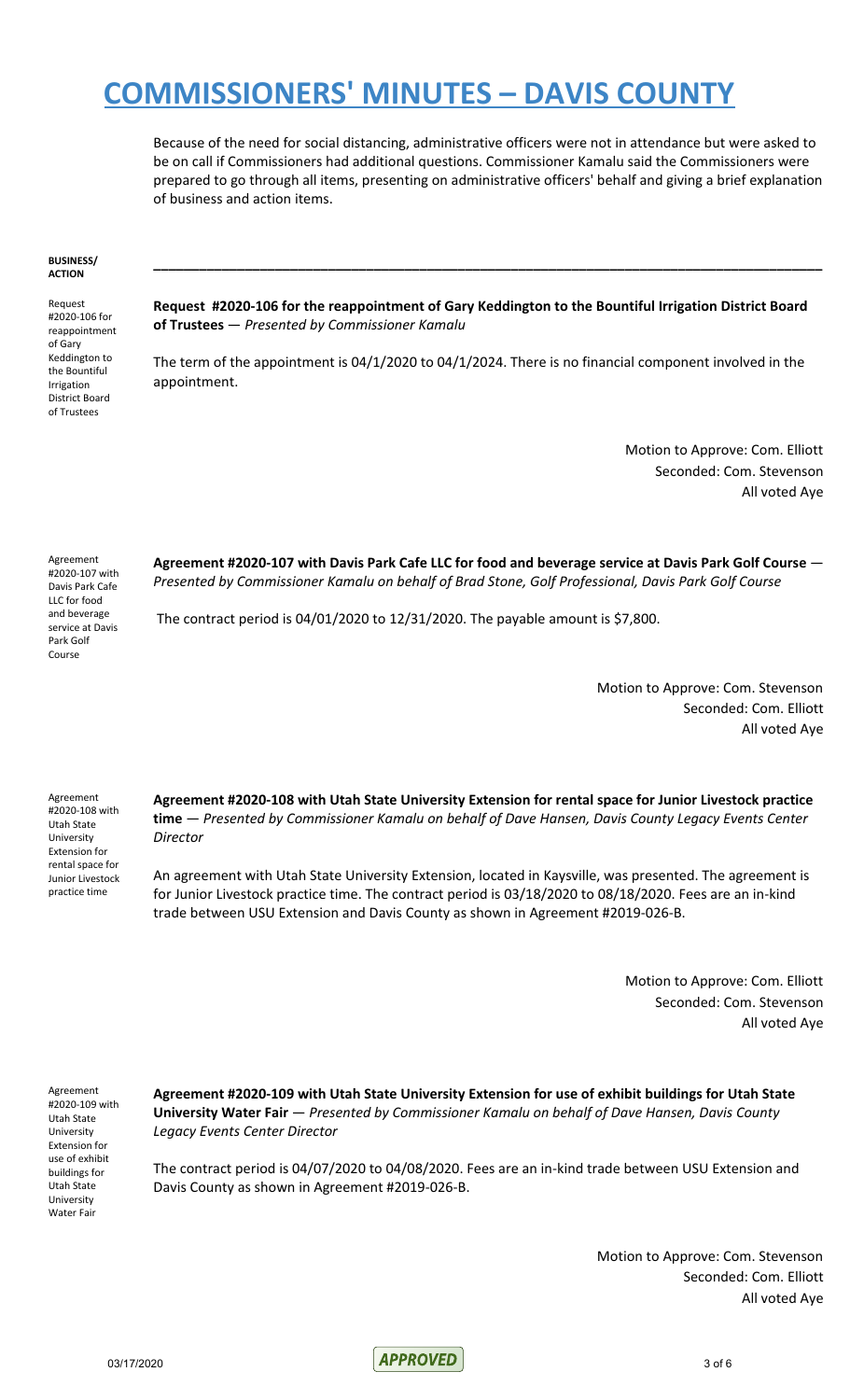Agreement #2020-110 with MBI Business Designs for a proposal for Health Building Office #3122

**Agreement #2020-110 with MBI Business Designs for a proposal for Health Building Office #3122 for design fee, delivery and installation** — *Presented by Commissioner Kamalu on behalf of Brian Hatch, Davis County Health Director*

The contract period begins 03/10/2020, and there is no ending date. The payable amount is \$9,132.73.

Motion to Approve: Com. Elliott Seconded: Com. Stevenson All voted Aye

Agreement #2020-111 with Archiplex Group, LLC for architectural services for medical observation unit at Correctional Facility

Agreement #2020-112 with Converus, Inc. for deception detection services

**Agreement #2020-111 with Archiplex Group, LLC for architectural services for medical observation unit at Correctional Facility** — *Presented by Commissioner Kamalu on behalf of Chief Deputy Susan Poulsen, Davis County Sheriff's Office*

The agreement is for architectural services for the design of a medical observation unit attached to the Davis County Correctional Facility. The contract begins on 03/17/2020, and there is no ending date. Archiplex Group will continue through the completion of the project. The payable amount is \$486,500.

**Agreement #2020-112 with Converus, Inc. for deception detection services through Eye Detect** — *Presented by Commissioner Kamalu on behalf of Chief Deputy Susan Poulsen, Davis County Sheriff's Office*

The contract period is 03/17/2020 to 03/31/2021. The payable amount is \$8,550.

Agreement #2020-113 with Numi Financial for Prepaid Card Receipts for released inmates accounts or balances

Agreement #2020-114 with Summit Food Service, LLC for inmate banking and commissary services

**Ratification of Agreement #2020-113 with Numi Financial for Prepaid Card Receipts for released inmates for remaining commissary accounts or phone balances** — *Presented by Commissioner Kamalu on behalf of Chief Deputy Susan Poulsen, Davis County Sheriff's Office*

The contract begins 03/09/2020 and there is no ending date. There is no amount or financial information with this item.

**Agreement #2020-114 with Summit Food Service, LLC for inmate banking and commissary services** — *Presented by Commissioner Kamalu on behalf of Chief Deputy Susan Poulsen, Davis County Sheriff's Office*

An agreement with Summit Food Service, LLC for inmate banking and commissary services. There is no beginning contract date; the ending date is 02/23/2025. Summit pays 44 percent on all commissary net sales and 20 percent on gift bags. The fee structure is outlined for inmate cash or debit deposits, debit phone, messaging, debit cards, bonds, and care packages. The agreement includes payables and receivables with descriptions in the contract.

> Motion to Approve Items: Com. Stevenson Seconded: Com. Elliott All voted Aye

Commissioner Stevenson moved to recess to the Board of Equalization. Commissioner Elliott seconded the motion. All voted Aye.

**\_\_\_\_\_\_\_\_\_\_\_\_\_\_\_\_\_\_\_\_\_\_\_\_\_\_\_\_\_\_\_\_\_\_\_\_\_\_\_\_\_\_\_\_\_\_\_\_\_\_\_\_\_\_\_\_\_\_\_\_\_\_\_\_\_\_\_\_\_\_\_\_\_\_\_\_\_\_\_\_\_\_\_\_\_\_\_\_**

**BOARD OF EQUALIZATION**

03/17/2020 4 of 6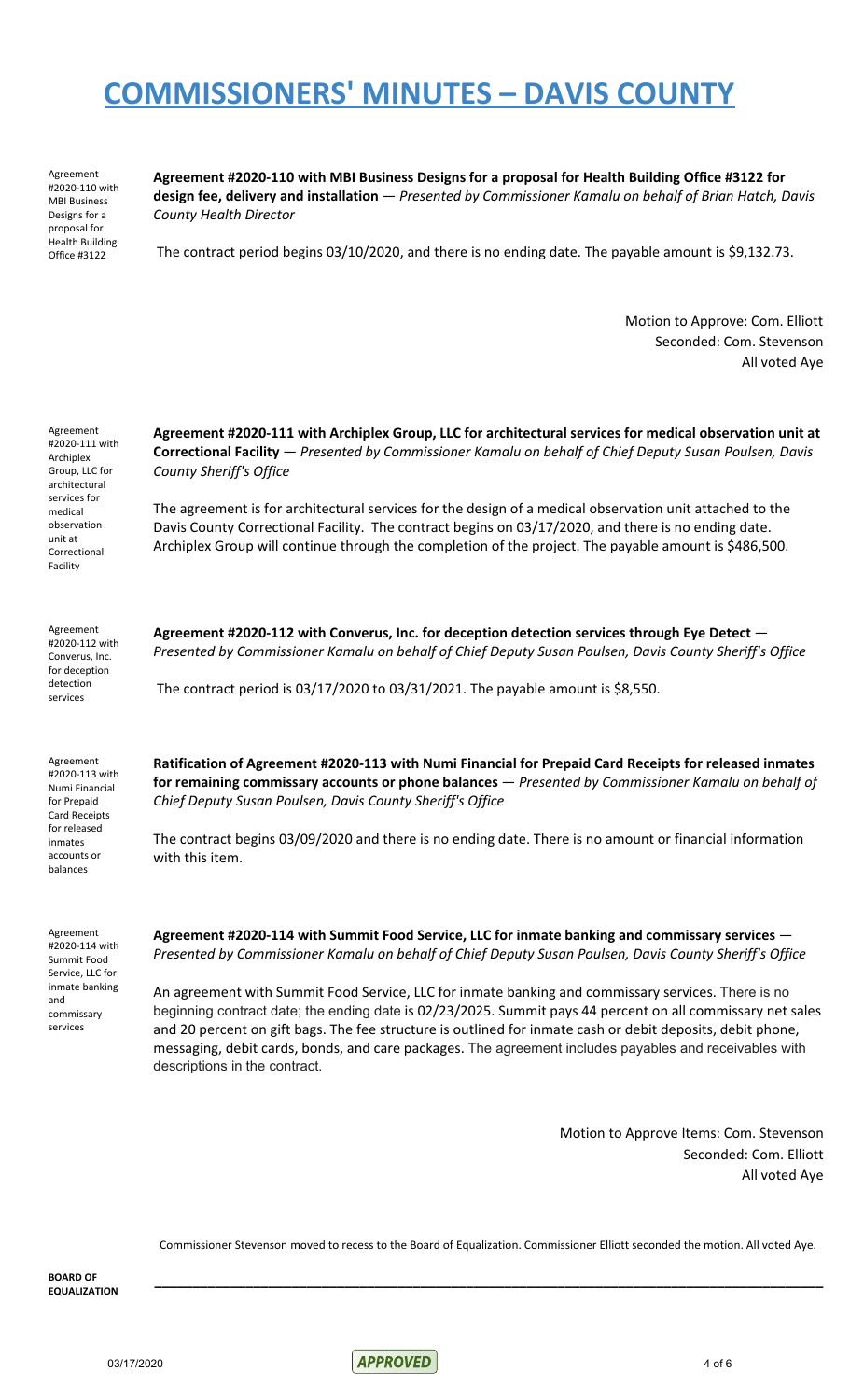Property Tax Register

Property Tax Register matters were presented by Curtis Koch, Davis County Clerk/Auditor, as follows:

Commissioners were asked to consider three Veteran Tax Exempt Abatements under Auditor's Adjustments.

> Motion to Approve: Com. Elliott Seconded: Com. Stevenson All voted Aye

Commissioner Stevenson moved to reconvene Commission Meeting. Commissioner Elliott seconded the motion. All voted Aye.

**CONSENT ITEMS \_\_\_\_\_\_\_\_\_\_\_\_\_\_\_\_\_\_\_\_\_\_\_\_\_\_\_\_\_\_\_\_\_\_\_\_\_\_\_\_\_\_\_\_\_\_\_\_\_\_\_\_\_\_\_\_\_\_\_\_\_\_\_\_\_\_\_\_\_\_\_\_\_\_\_\_\_\_\_\_\_\_\_\_\_\_\_\_** Check Registers **Check Registers** Check Registers were approved. Motion to Approve: Com. Elliott Seconded: Com. Stevenson All voted Aye Commission Meeting Minutes **Meeting Minutes** Meeting Minutes for February 25, 2020, and Work Session minutes for February 11, 2020, and February 18, 2020, were presented for approval. Motion to Approve: Com. Stevenson Seconded: Com. Elliott All voted Aye **COMMISSION COMMENTS \_\_\_\_\_\_\_\_\_\_\_\_\_\_\_\_\_\_\_\_\_\_\_\_\_\_\_\_\_\_\_\_\_\_\_\_\_\_\_\_\_\_\_\_\_\_\_\_\_\_\_\_\_\_\_\_\_\_\_\_\_\_\_\_\_\_\_\_\_\_\_\_\_\_\_\_\_\_\_\_\_\_\_\_\_\_\_\_** Commissioner Elliott Commissioner Stevenson **Commissioner Elliott** said because everything is volatile right now, citizens should keep listening to news updates. There will be updates from the County and cities as this coronavirus makes its way through the County and State. There will be more actions taking place. Commissioners are social distancing and holding a lot of meetings online, and it has been working really well. He reminded families to be aware and keep social distancing. It is a serious matter and something that he and Commissioner Stevenson agree they have never seen in their lifetimes. This goes back to the days of [1918,] 1919 and 1920, when the Spanish flu came through. A lot has been learned from those times to know we can at least try to ease the spread by recommending to families that they keep the social distancing going. We have a lot of modern and great technology, he said, but this bug will spread and we want to ease the burden on the County and the health care system by distancing ourselves from others. Commissioner Elliott asked those who can to continue supporting local businesses via takeout. These businesses are month-to-month, and having no cash flow will destroy some of them. Support the business community as you can, through takeout or online, to keep the economy rolling. **Commissioner Stevenson** said a segment was done on the County Seat television show this morning about the receiving center. He believed it would air Sunday morning at 8:30 a.m. Commissioner Kamalu invited other comments.